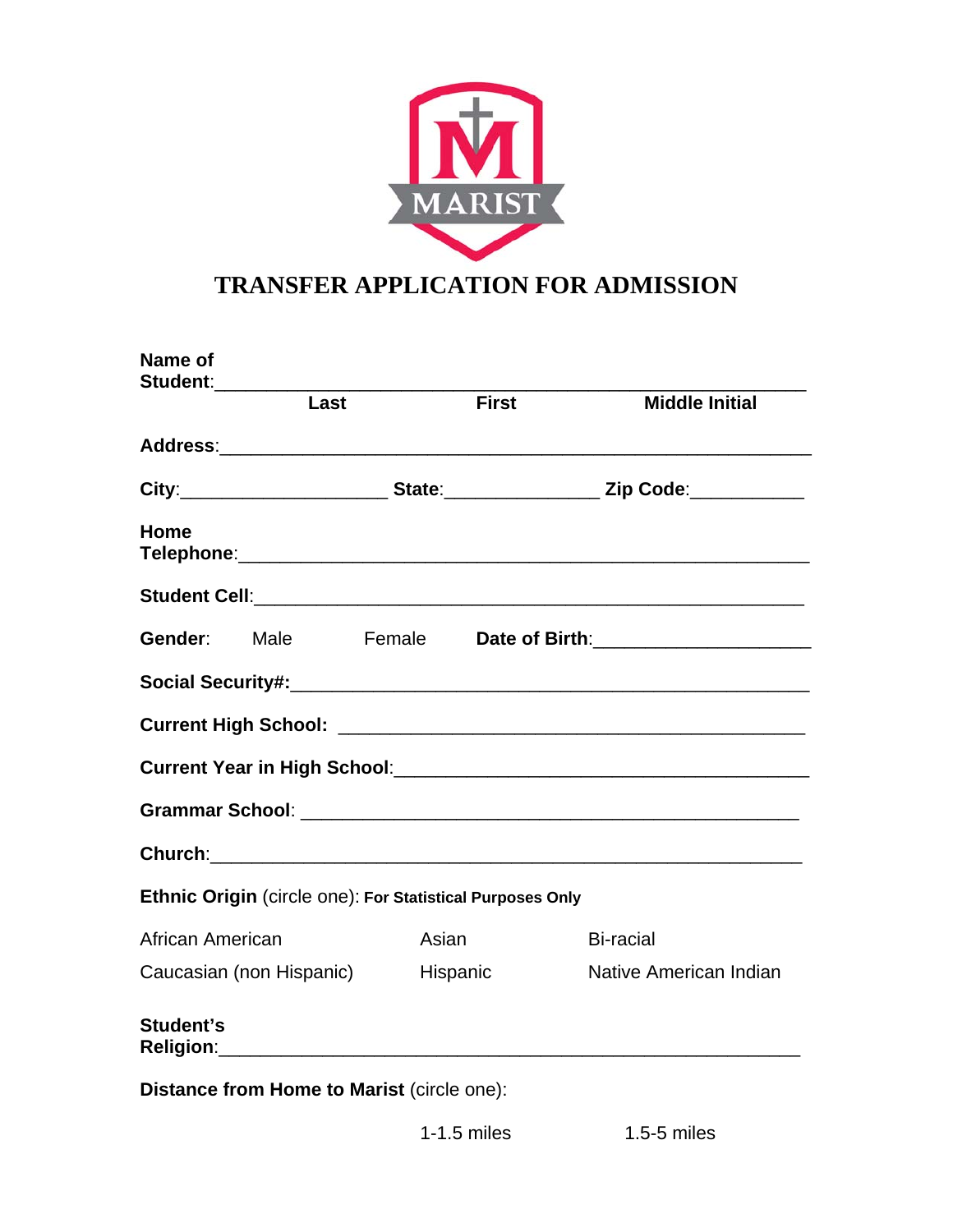### **Father/Guardian Name:** \_\_\_\_\_\_\_\_\_\_\_\_\_\_\_\_\_\_\_\_\_\_\_\_\_\_\_\_\_\_\_\_\_\_\_\_\_\_\_\_\_\_\_\_

| Employer:     |                | Title or Position: |
|---------------|----------------|--------------------|
| Work Phone #: | Primary email: | Cell Phone #:      |

## **Mother/Guardian Name:** \_\_\_\_\_\_\_\_\_\_\_\_\_\_\_\_\_\_\_\_\_\_\_\_\_\_\_\_\_\_\_\_\_\_\_\_\_\_\_\_\_\_\_

| Employer:     |                | Title or Position: |  |
|---------------|----------------|--------------------|--|
| Work Phone #: | Primary email: | Cell phone #:      |  |

#### **If the student's father, brother and/or sister is a graduate or current student of Marist High School, please fill in the information below:**

| Name | <b>Relationship to Student</b> | <b>Year of Graduation</b> |
|------|--------------------------------|---------------------------|
|      |                                |                           |
|      |                                |                           |
|      |                                |                           |
|      |                                |                           |
|      |                                |                           |
|      |                                |                           |

|  |  | Please circle one in each category: |
|--|--|-------------------------------------|
|  |  |                                     |

| <b>Parents:</b>                                                               |         | Both Living Father Deceased Mother Deceased                                                         |        |           | <b>Both Deceased</b>            |  |
|-------------------------------------------------------------------------------|---------|-----------------------------------------------------------------------------------------------------|--------|-----------|---------------------------------|--|
| <b>Parent</b><br><b>Status:</b>                                               | Married | <b>Divorced</b>                                                                                     |        | Separated | Widowed                         |  |
| <b>Lives</b><br>With:                                                         | Parents | Father                                                                                              | Mother |           | Other: ________________________ |  |
| If separated or divorced please provide information for the second household: |         |                                                                                                     |        |           |                                 |  |
|                                                                               |         |                                                                                                     |        |           |                                 |  |
|                                                                               |         |                                                                                                     |        |           |                                 |  |
|                                                                               |         | City:____________________________State:______________________Zip Code:_____________________________ |        |           |                                 |  |
|                                                                               |         |                                                                                                     |        |           |                                 |  |